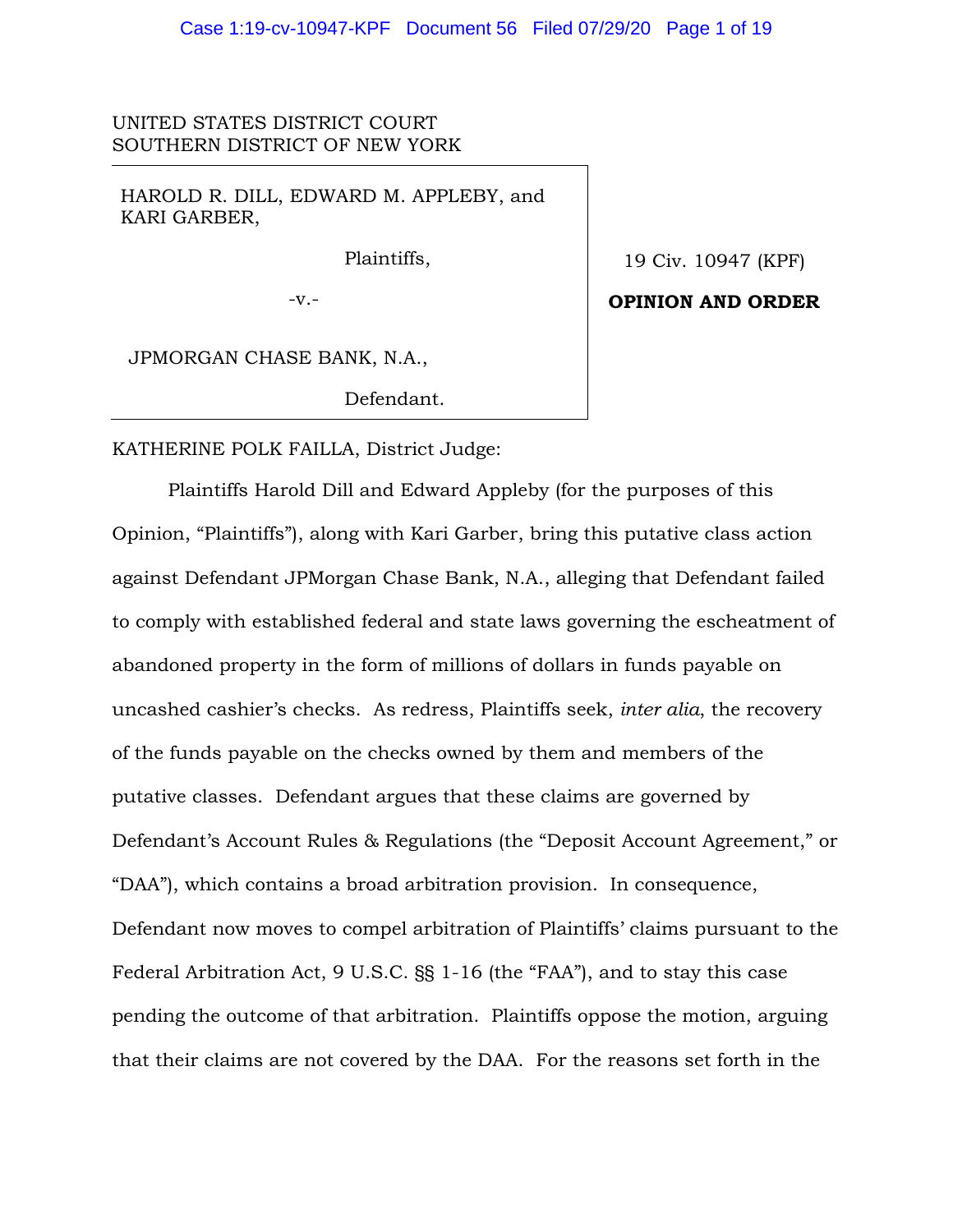remainder of this Opinion, Defendant's motion to compel arbitration is granted and the instant action is stayed solely as to Plaintiffs.

# **BACKGROUND**<sup>1</sup>

# **A. Factual Background**

# **1. The Parties**

Plaintiffs Dill and Appleby are individuals who purchased cashier's checks (the "Checks") from Defendant, using funds from their accounts with Defendant, through branch offices located in Connecticut and California, respectively. (Compl. ¶¶ 11-12; Villarreal Decl. ¶ 4; *see also* Dkt. #33). Dill purchased four Checks, all payable to himself, from Defendant in or about December 2012 at a branch in Darien, Connecticut, in the aggregate amount of \$12,786.53. (Compl. ¶ 11). Appleby purchased several Checks, all payable to himself and each in the amount of \$10,000, in approximately 2013 from a branch in California. (*Id.* at ¶ 12).

<sup>&</sup>lt;sup>1</sup> The facts in this Opinion are drawn primarily from Plaintiffs' Amended Complaint ("Amended Complaint" or "Compl." (Dkt. #55)), which is the operative pleading in this case. While the Amended Complaint was filed after the parties submitted their briefing on the instant motion, the Court notes that the Amended Complaint is analytically indistinct from the original Complaint for the purposes of this motion.

Facts are also drawn from the Declaration of Laura Deck in Support of Defendant's Motion to Compel Arbitration and to Stay Proceedings Pending Arbitration ("Deck Decl." (Dkt. #20)), including the exhibits thereto; the Declaration of William A. Garrett in Support of Defendant's Motion to Compel Arbitration and to Stay Proceedings Pending Arbitration ("Garrett Decl." (Dkt. #21)); and the Declaration of Faith Villarreal in Support of Defendant's Motion to Compel Arbitration and to Stay Proceedings Pending Arbitration ("Villarreal Decl." (Dkt. #22)).

For ease of reference, the Court refers to Defendant's opening brief as "Def. Br." (Dkt. #18); Plaintiffs' opposition brief as "Pl. Opp." (Dkt. #35); and Defendant's reply brief as "Def. Reply" (Dkt. #37).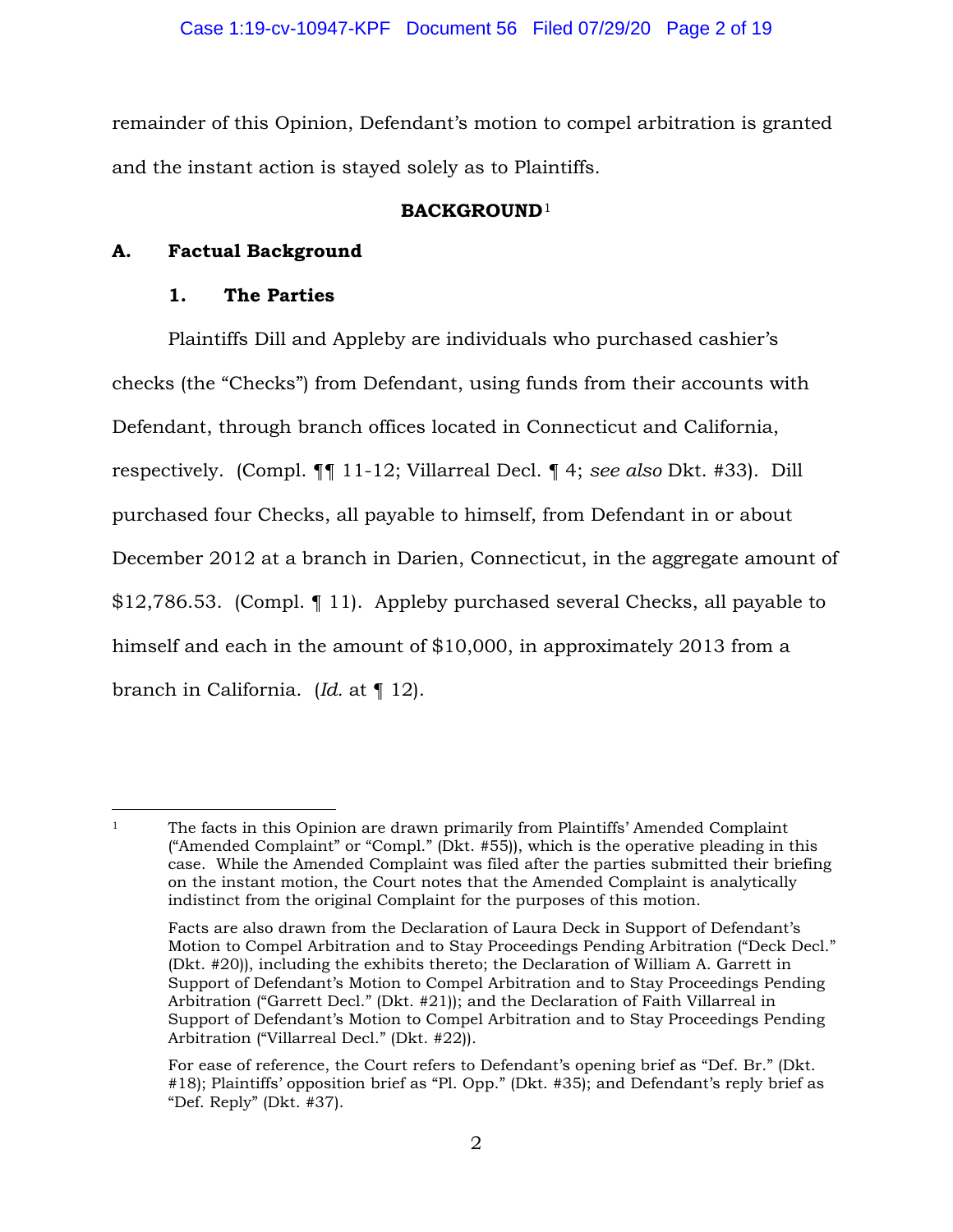#### Case 1:19-cv-10947-KPF Document 56 Filed 07/29/20 Page 3 of 19

Defendant is a national bank, with its home office in the state of Ohio, principal place of business in the state of New York, and approximately 5,190 branch offices in multiple states, including the states where the Checks were purchased. (Compl. ¶ 14). Defendant is a "banking organization" as defined in § 103(c) of New York's Abandoned Property Law ("APL") and as defined by the abandoned property laws of the various states of purchase. (*Id.*).

## **2. Plaintiffs' Accounts with Defendant and Acknowledgment of the Deposit Account Agreements**

Given that the instant motion turns on the arbitration clause in Defendant's DAA, the Court provides further detail on Plaintiffs' accounts with Defendant and the relevant provisions of the DAA.

Dill was an account holder with Washington Mutual ("WaMu") in Connecticut when Defendant sent Dill a welcome letter informing him that his WaMu deposit account and services would become a similar account and services with Defendant (the "7236 Account"). (Deck Decl. ¶¶ 2-4; *id.* at Ex. A). Along with the letter, Defendant sent Dill a copy of its DAA (the "2009 DAA"), which informed Defendant's account-holders that they agreed to be bound by its terms and conditions. (*Id.* at ¶¶ 3-4; *id.* at Ex. B). In June 2011, Dill opened an additional account with Defendant in Connecticut, ending in 5692 (the "5692 Account"). (*Id.* at ¶ 5). Dill executed a signature card acknowledging receipt of the 2009 DAA when he opened the 5692 Account. (*Id.*). Thereafter, Defendant revised the terms of the DAA and included it as an insert to the December 2011 monthly statement sent to Dill, with an effective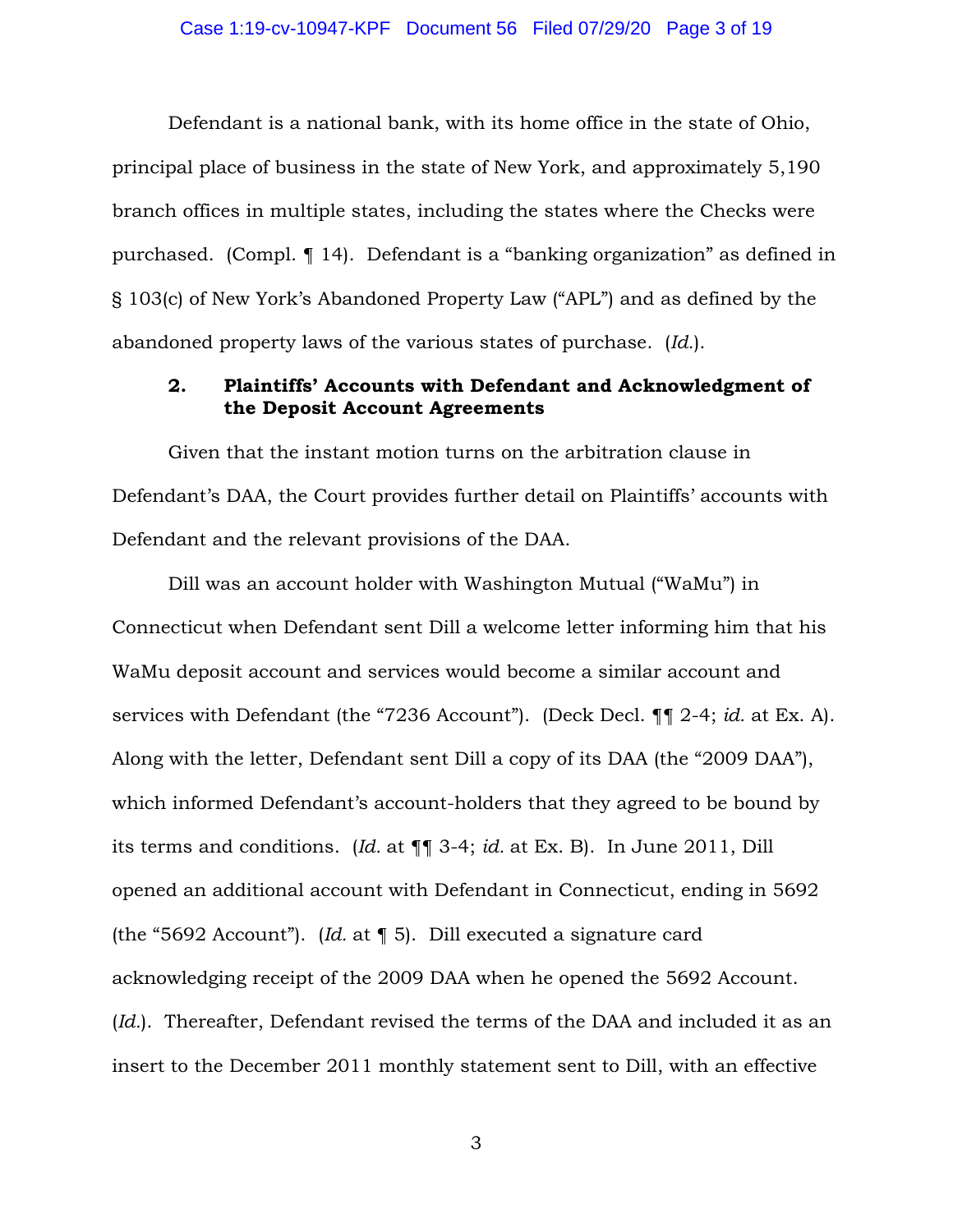date of February 1, 2012 (the "2012 DAA"). (*Id.* at ¶ 6; *id.* at Ex. C). In October 2012, Dill closed the 7236 and 5692 Accounts. (*Id.*). In November 2012, Dill opened another account with Defendant in Connecticut, ending in 6980, which remains open today (the "6980 Account"). (*Id.*). Dill executed a signature card acknowledging receipt of the 2012 DAA when he opened the 6980 Account. (*Id.* at  $\P$  5).

In July 2012, Plaintiff Appleby was added as an account holder to an account with Defendant, ending in 8419 (the "8419 Account"), and executed a signature card acknowledging receipt of the 2012 DAA. (Deck Decl. ¶ 7; *id.* at Ex. D). The account was located in California. (*Id.* at ¶ 7). In February 2013, Appleby opened another account ending in 9517 (the "9517 Account"). (*Id.*). The 8419 Account was closed in November 2013 and the 9517 account was closed in January 2014. (*Id.*).

### **3. The Relevant Terms of the 2012 DAA**

The 2012 DAA contained detailed terms governing the arbitration of disputes and informed customers that they had an opportunity to opt out of the agreement to arbitrate. (Deck Decl. ¶ 8; *id.*, Ex. C at 26; *id.*, Ex. D at 19- 20). The 2012 DAA arbitration clause states, in relevant part:

> You and we agree that upon the election of either of us, any dispute relating in any way to your account or transactions will be resolved by binding arbitration as discussed below, and not through litigation in any court (except for matters in small claims court). This arbitration agreement is entered into pursuant to the Federal Arbitration Act, 9 U.S.C. §§ 1-16 ("FAA"). …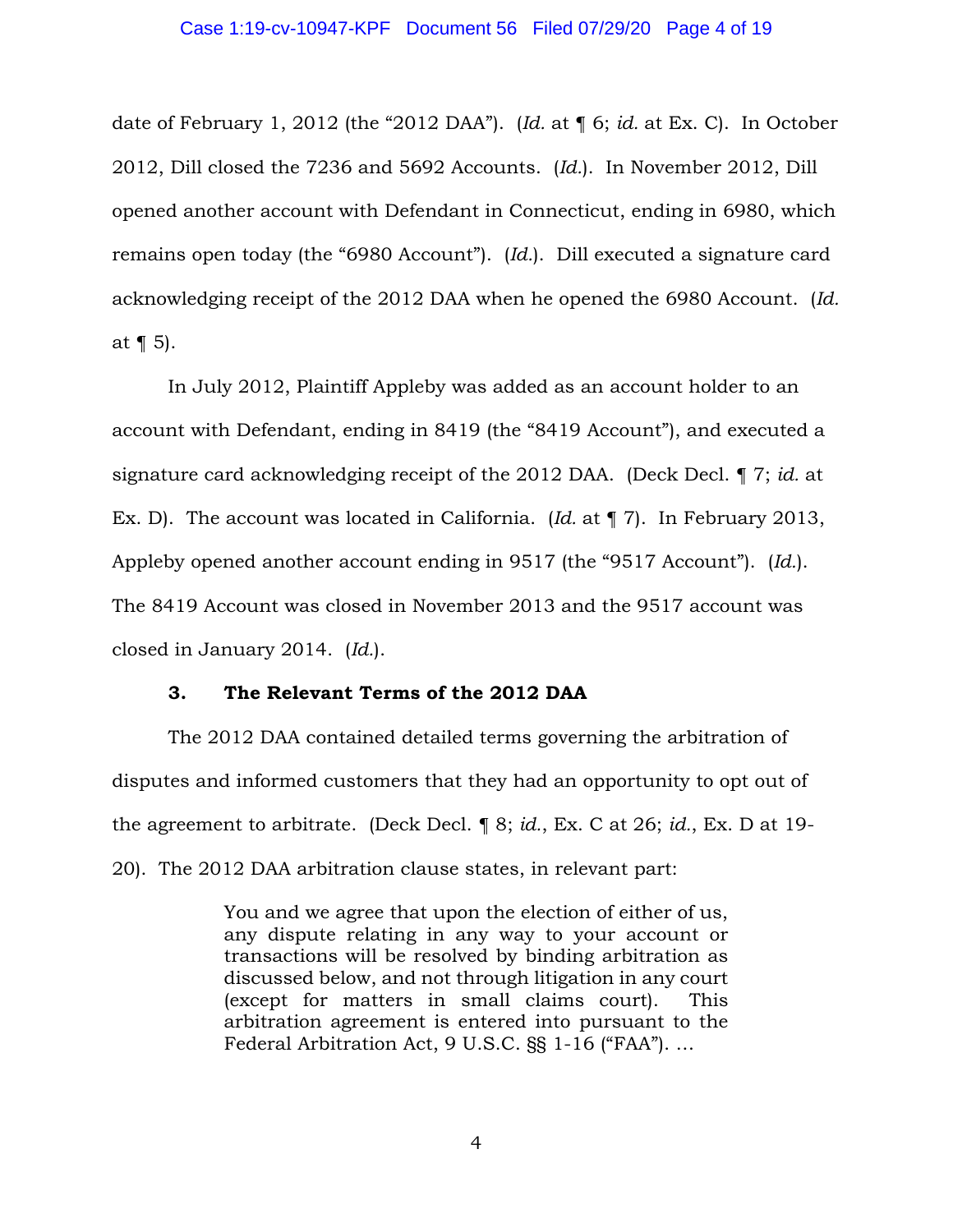UNLESS YOU OPT OUT OF ARBITRATION, YOU AND WE ARE WAIVING THE RIGHT TO HAVE OUR DISPUTE HEARD BEFORE A JUDGE OR JURY, OR OTHERWISE TO BE DECIDED BY A COURT OR GOVERNMENT TRIBUNAL. …

ALL DISPUTES, EXCEPT AS STATED BELOW, MUST BE RESOLVED BY BINDING ARBITRATION WHEN EITHER YOU OR WE REQUEST IT.

(*Id.*, Ex. C at 26; *id.*, Ex. D at 19-20). In a subsection headed "What claims or

disputes are subject to arbitration?," the provision states:

Claims or disputes between you and us about your deposit account, transactions involving your deposit account, safe deposit box, and any related service with us are subject to arbitration. Any claims or disputes arising from or relating to this agreement, any prior account agreement between us, or the advertising, the application for, or the approval or establishment of your account are also included. Claims are subject to arbitration, regardless of what theory they are based on or whether they seek legal or equitable remedies. Arbitration applies to any and all such claims or disputes, whether they arose in the past, may currently exist, or may arise in the future. All such claims or disputes are referred to in this agreement as "Claims."

The only exception to arbitration of Claims is that both you and we have the right to pursue a Claim in a small claims court instead of arbitration, if the Claim is in that court's jurisdiction and proceeds on an individual basis.

(*Id.*, Ex. C at 26; *id.*, Ex. D at 20). Finally, the agreement allowed customers to

opt out of arbitration, stating:

YOU HAVE A RIGHT TO OPT OUT OF THIS AGREEMENT TO ARBITRATE, AS DISCUSSED BELOW. … You have the right to opt out of this agreement to arbitrate if you tell us within 60 days of opening our account (or within 60 days of the effective date of this agreement, if your account was already open).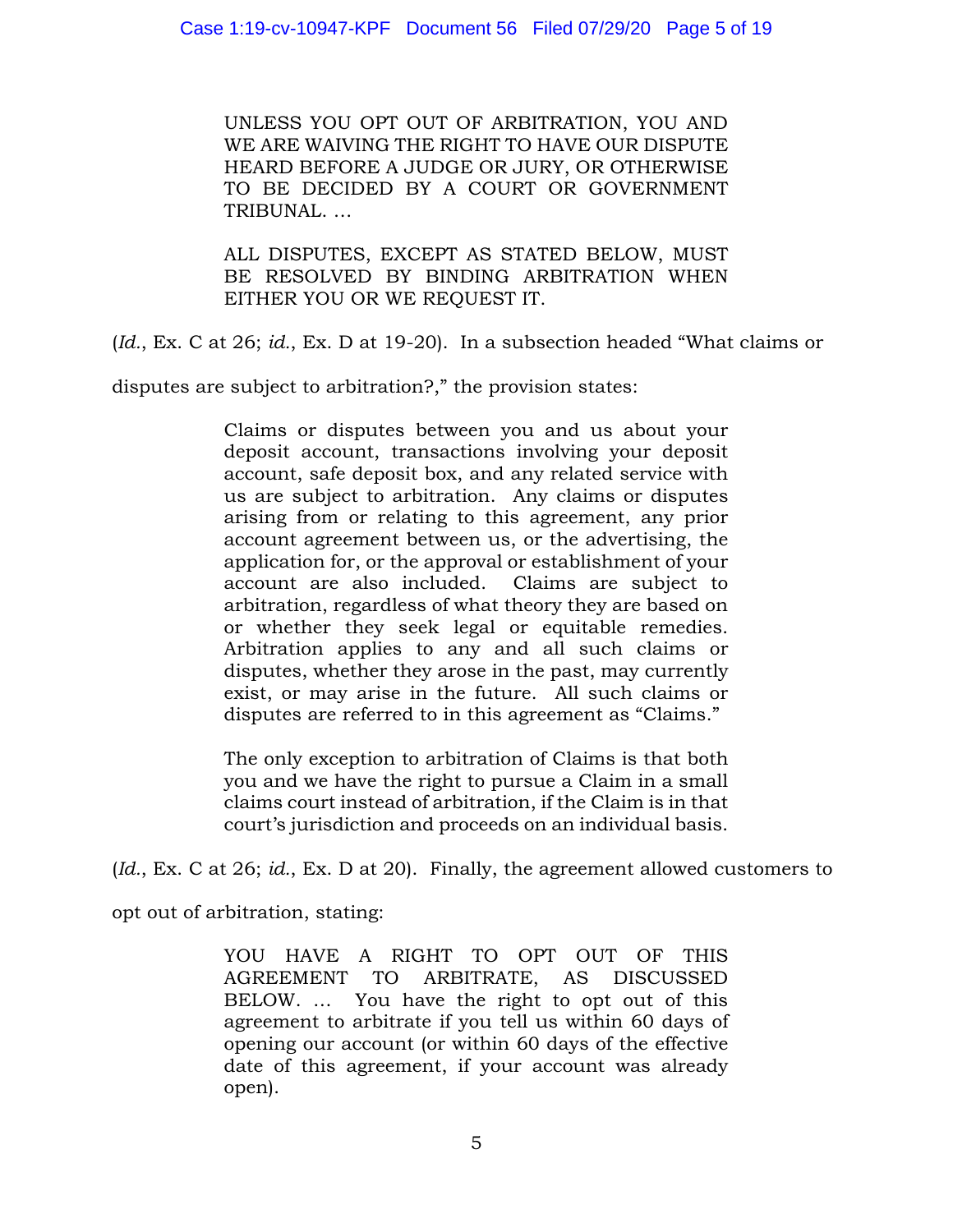(*Id.*, Ex. C at 26; *id.*, Ex. D at 19-20).

Recipients of the 2012 DAA were permitted to opt out of arbitration within 60 days after February 1, 2012 (the effective date of the opt-out provision) or within 60 days of receipt of the DAA, either by calling a toll-free telephone number or by contacting a JPMorgan Chase banker. (Garrett Decl. ¶ 4). Specifically, Dill was notified of the right to opt out of arbitration in his December 2011 bank statement. (*Id.* at ¶ 5). Appleby, meanwhile, was notified of the right to opt out of arbitration in July 2012, when he was added to the 8419 Account. (*Id.* at ¶ 6). Defendant's databases do not reflect any opt-out request from Dill or Appleby. (*Id.* at ¶ 7).

## **4. The Alleged Conduct**

Plaintiffs' claims stem from their aforementioned purchases of the Checks from Defendant with funds from their respective accounts with Defendant. (Compl. ¶¶ 1-2, 11-12; Villarreal Decl. ¶ 4). They allege that the Checks were never negotiated (i.e., cashed) and that Defendant paid no funds on the Checks. (Compl. ¶ 2). Thus, Plaintiffs claim that the Checks eventually became abandoned property subject to applicable state laws of escheatment and to 12 U.S.C. § 2503, the federal statute governing the priority of escheatment of written instruments (including cashier's checks). (*Id.* at ¶¶ 19- 25). However, instead of following the applicable state laws of escheatment and § 2503, Defendant allegedly delivered the funds from the Checks to Ohio. (*Id.*  at ¶¶ 11-12). Plaintiffs further allege that Defendant failed to provide them with proper notice that the Checks had been deemed abandoned. (*Id.*). Such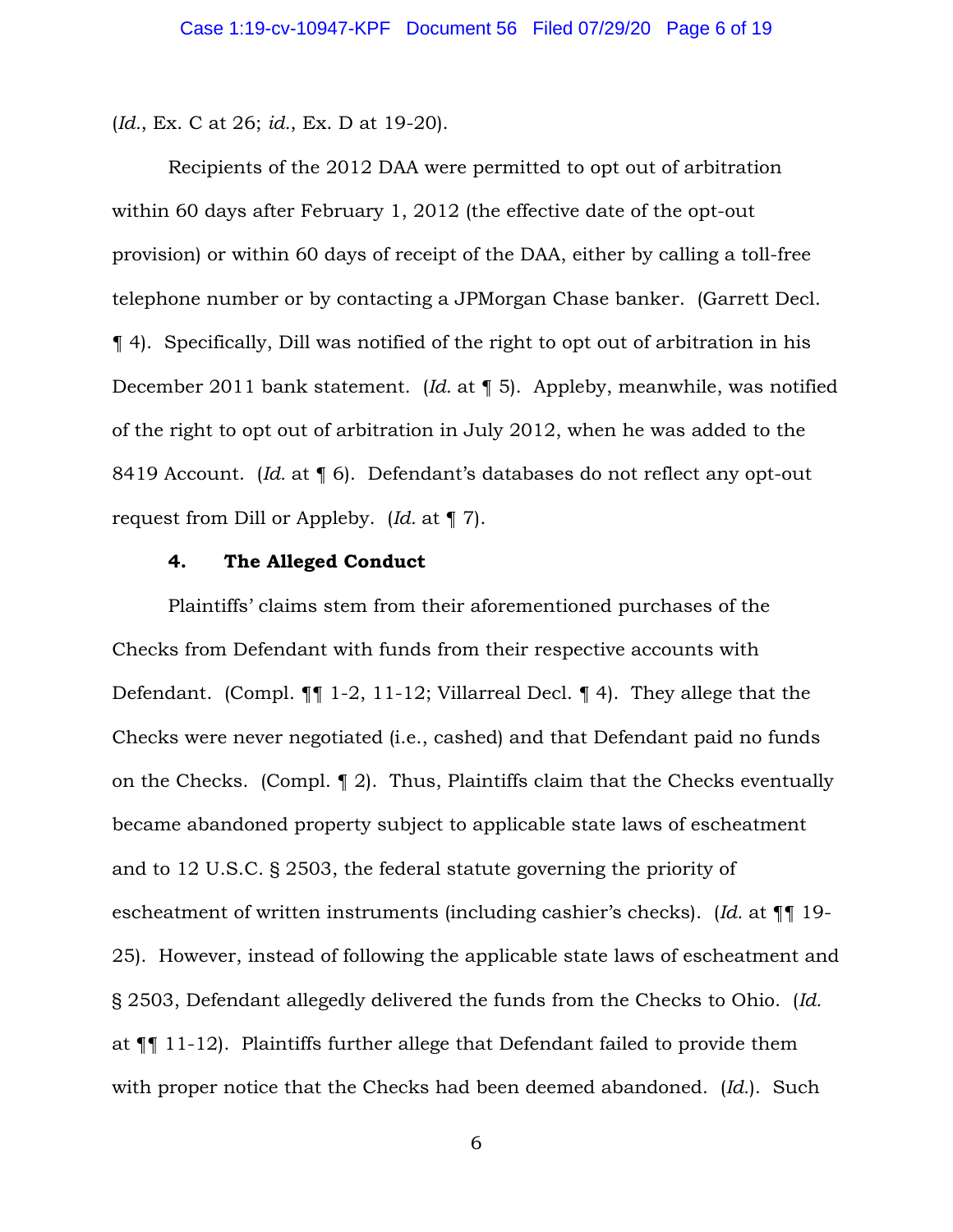## Case 1:19-cv-10947-KPF Document 56 Filed 07/29/20 Page 7 of 19

notice would have enabled Plaintiffs to claim the funds to which they were entitled. (*Id.*). As a result of Defendant's alleged misconduct, Plaintiffs claim that they were deprived of proper notice, of the use of funds from the uncashed Checks, and of the interest thereon. (*Id.* at ¶ 32).

### **B. Procedural Background**

Plaintiffs filed their initial complaint on November 26, 2019, bringing claims for conversion, negligence *per se*, negligence, and unjust enrichment on behalf of themselves and various classes. (Dkt. #1). Dill, on behalf of a subclass of Connecticut purchasers, alleged a violation of the Connecticut Unfair Trade Practices Act, Conn. Gen. Stat. §§ 42-110a to 42-110q, while Appleby, on behalf of a subclass of California purchasers, alleged a violation of the California Unfair Competition Law, Cal. Bus. & Prof. Code §§ 17200 to 17210. (*Id.*). The case was originally assigned to the Honorable Andrew L. Carter, Jr., but was then reassigned to the Honorable Louis L. Stanton. (Minute Entry for December 3, 2019). The case was reassigned to this Court on December 4, 2019. (Minute Entry for December 4, 2019).

On January 31, 2020, Defendant filed the instant motion to compel arbitration and to stay this action pending arbitration, along with a supporting memorandum and several declarations. (Dkt. #17-22). On February 21, 2020, the Court ordered the parties to meet and confer on a schedule for discovery relating solely to the existence of a valid arbitration agreement between the parties. (Dkt. #27). The parties submitted a joint report on the status of discovery on March 27, 2020 (Dkt. #33), and thereafter the Court found that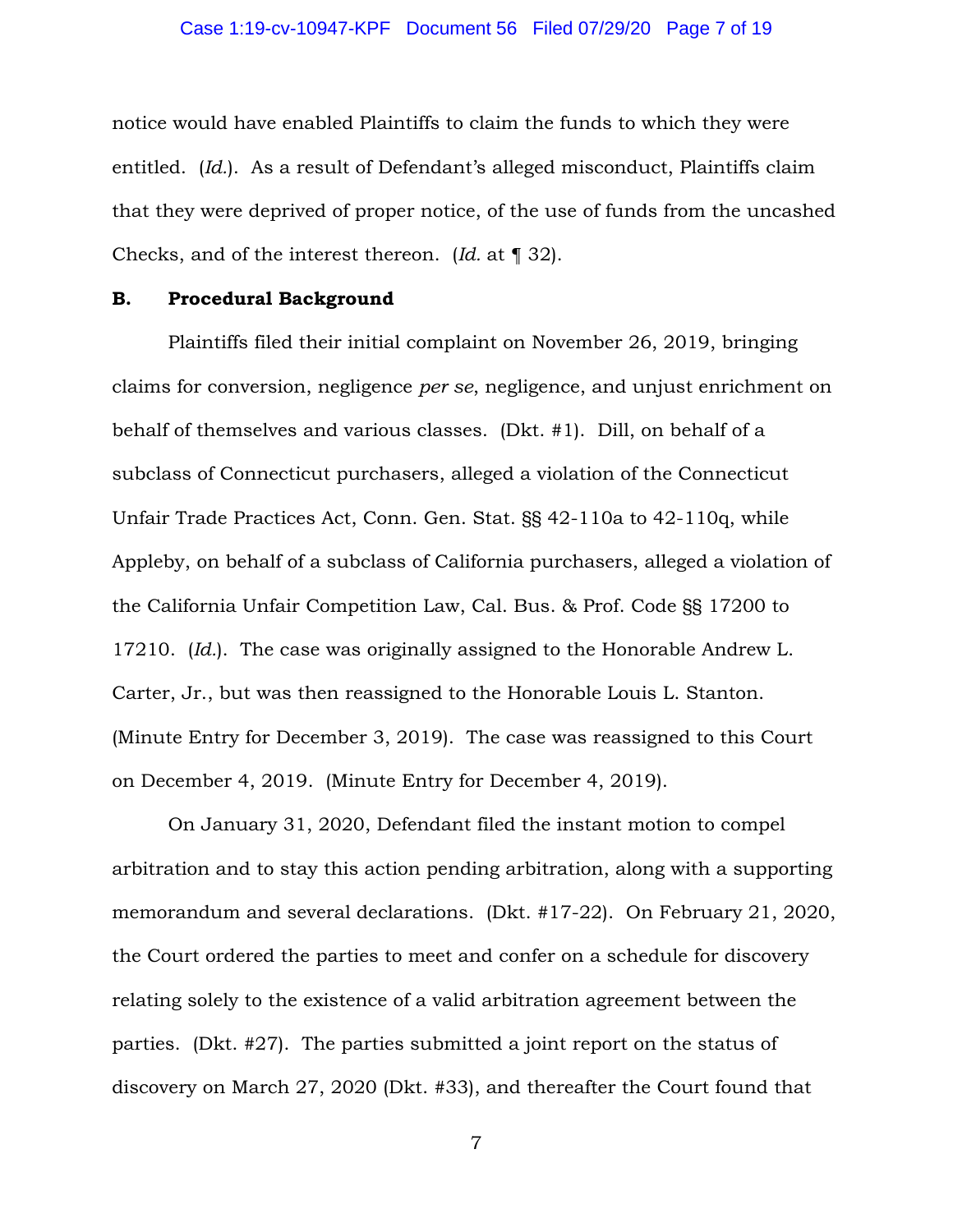## Case 1:19-cv-10947-KPF Document 56 Filed 07/29/20 Page 8 of 19

the parties needed no additional discovery to resolve this motion (Dkt. #34). Plaintiffs filed their opposition brief on April 27, 2020. (Dkt. #35). The motion became fully briefed and ripe for review when Defendant filed its reply brief on May 26, 2020. (Dkt. #37).

On May 29, 2020, Plaintiffs filed a motion pursuant to Federal Rule of Civil Procedure 21 for leave to add Kari Garber as a party plaintiff to a proposed Amended Complaint, with a supporting memorandum and declaration. (Dkt. #38-40). Plaintiffs submitted a corrected memorandum in support of their motion on June 12, 2020. (Dkt. #45). On June 22, 2020, Defendant filed its response to the motion and in support of its cross-motion to set a responsive pleading deadline upon disposition of the pending motion to compel arbitration. (Dkt. #48). On June 26, 2020, the Court granted both Plaintiffs' motion to add Kari Garber as a party plaintiff and Defendant's crossmotion for an extension of time to file its responsive pleading. (Dkt. #54). Plaintiffs filed their Amended Complaint on July 6, 2020. (Dkt. #55).

#### **DISCUSSION**

### **A. Applicable Law**

The FAA "reflects a liberal federal policy favoring arbitration agreements and places arbitration agreements on the same footing as other contracts." *Meyer* v. *Uber Techs., Inc.*, 868 F.3d 66, 73 (2d Cir. 2017) (internal quotation marks and citations omitted). Section 2 of the FAA provides that "[a] written provision in ... a contract ... to settle by arbitration a controversy thereafter arising out of such contract ... shall be valid, irrevocable, and enforceable, save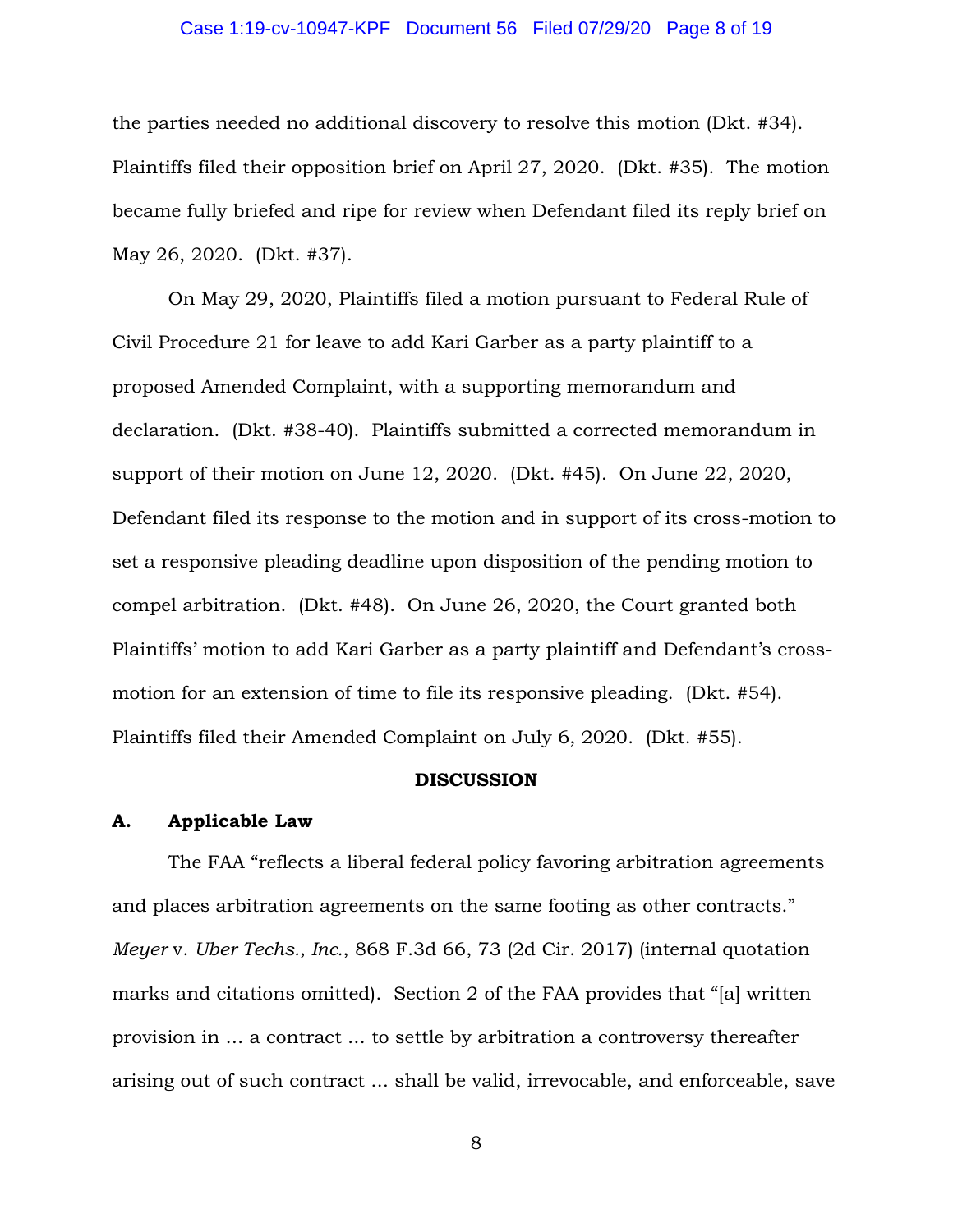## Case 1:19-cv-10947-KPF Document 56 Filed 07/29/20 Page 9 of 19

upon such grounds as exist at law or in equity for the revocation of any contract." 9 U.S.C. § 2. Section 4 of the FAA allows a party to such an agreement to petition a district court for an order compelling arbitration where a counterparty "fail[s], neglect[s], or refus[es] ... to arbitrate" under the terms of an arbitration agreement. *Id.* § 4. A court ruling on a petition to compel arbitration must decide two issues: [i] whether the parties agreed to arbitrate, and, if so, [ii] whether the scope of that agreement encompasses the claims at issue. *See Holick* v. *Cellular Sales of N.Y., LLC*, 802 F.3d 391, 394 (2d Cir. 2015).

A court resolving a motion to compel arbitration applies a standard similar to that for summary judgment. *Meyer*, 868 F.3d at 74 (quoting *Nicosia* v. *Amazon.com, Inc*., 834 F.3d 220, 229 (2d Cir. 2016)). In doing so, "the court considers all relevant, admissible evidence submitted by the parties and contained in pleadings, depositions, answers to interrogatories, and admissions on file, together with affidavits, and draws all reasonable inferences in favor of the non-moving party." *Id.* (internal quotation marks, alterations, and citations omitted). "[T]he party resisting arbitration bears the burden of proving that the claims at issue are unsuitable for arbitration." *Green Tree Fin. Corp.-Ala.* v. *Randolph*, 531 U.S. 79, 91 (2000). A party opposing arbitration may not satisfy this burden through "general denials of the facts on which the right to arbitration depends"; in other words, "[i]f the party seeking arbitration has substantiated the entitlement by a showing of evidentiary facts, the party opposing may not rest on a denial but must submit evidentiary facts showing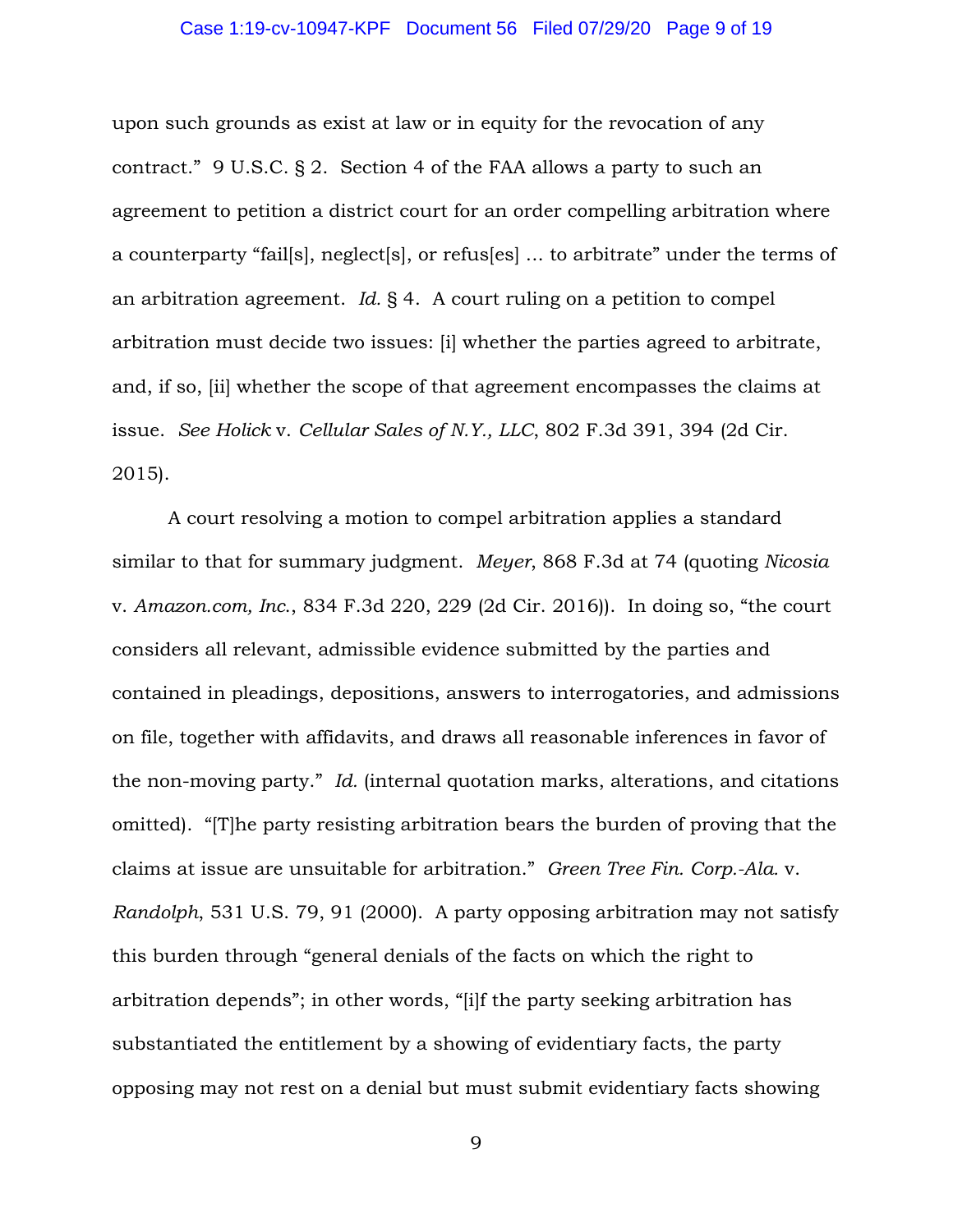## Case 1:19-cv-10947-KPF Document 56 Filed 07/29/20 Page 10 of 19

that there is a dispute of fact to be tried." *Oppenheimer & Co.* v. *Neidhardt*, 56 F.3d 352, 358 (2d Cir. 1995).

In accordance with the "strong federal policy favoring arbitration as an alternative means of dispute resolution," a court must resolve any doubts concerning the scope of arbitrable issues "in favor of arbitrability." *Daly* v. *Citigroup Inc*., 939 F.3d 415, 421 (2d Cir. 2019) (quoting *New York* v. *Oneida Indian Nation of N.Y*., 90 F.3d 58, 61 (2d Cir. 1996)), *cert. denied*, 140 S. Ct. 1117, 206 L. Ed. 2d 185 (2020). In so doing, courts "will compel arbitration unless it may be said with positive assurance that the arbitration clause is not susceptible of an interpretation that covers the asserted dispute." *Id.* (internal quotation marks and citation omitted).

#### **B. Analysis**

As previously mentioned, courts ruling on a motion to compel arbitration typically must determine both whether there is a valid agreement to arbitrate and whether the claims at issue fall within the arbitration provision at issue. *See Holick*, 802 F.3d at 394. However, Plaintiffs "do not here challenge the existence of an agreement to arbitrate." (Pl. Opp. 10 n.6). Therefore, the dispositive question is whether this dispute falls within the scope of the DAA's arbitration provision. For the reasons stated below, the Court finds that this dispute does so fall.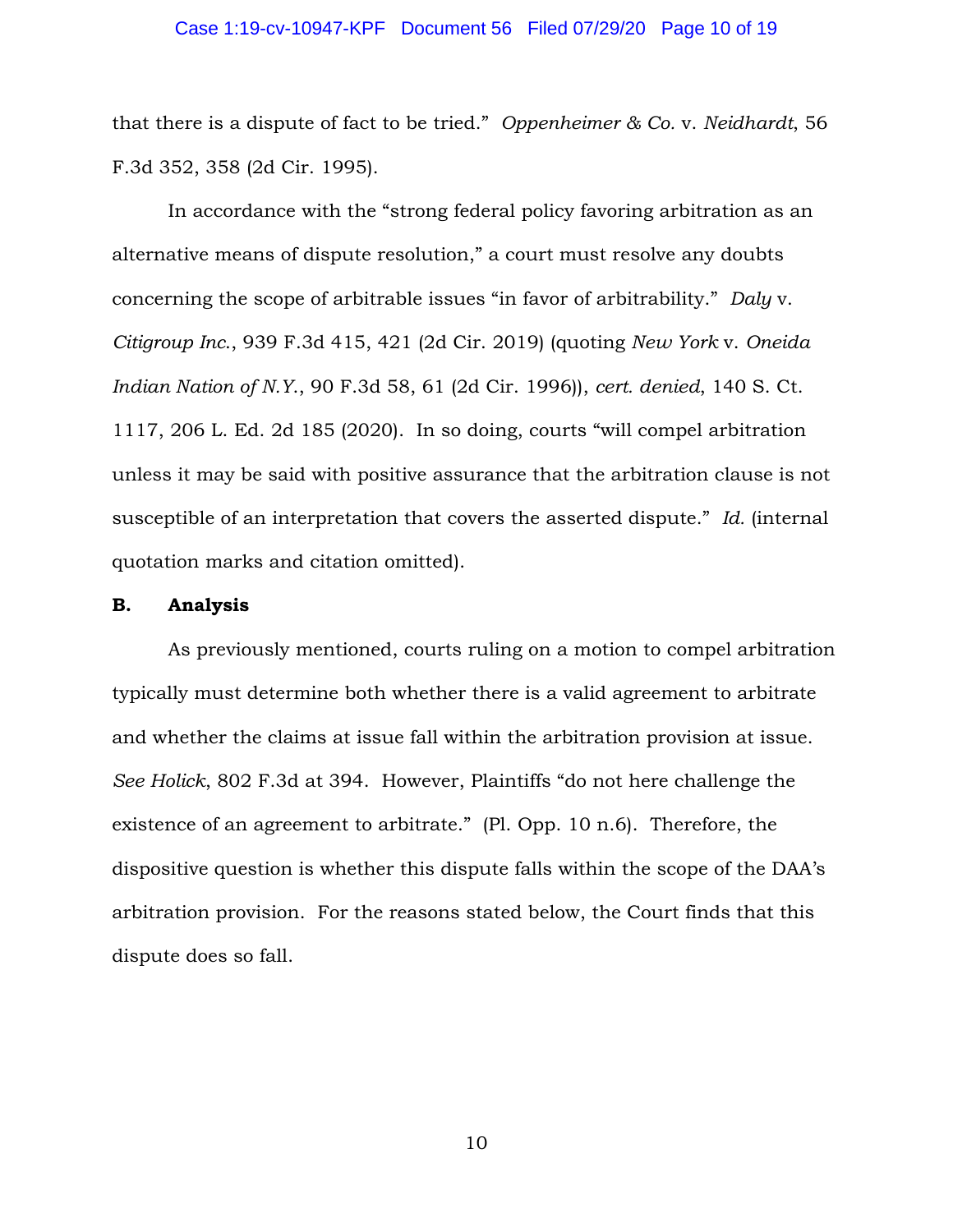# **1. The DAA's Arbitration Provision Is Broad, and Therefore Creates a Presumption of Arbitrability**

As just noted, the Second Circuit has held that "the existence of a broad agreement to arbitrate creates a presumption of arbitrability which is only overcome if it may be said with positive assurance that the arbitration clause is not susceptible of an interpretation that covers the asserted dispute." *Holick*, 802 F.3d at 395 (quoting *Smith/Enron Cogeneration Ltd. P'ship* v. *Smith Cogeneration Int'l*, 198 F.3d 88, 99 (2d Cir. 1999)). The first question, then, is whether the DAA's arbitration provision is sufficiently broad so as to create a presumption of arbitrability. *See Getz* v. *Verizon Commc'ns*, No. 18 Civ. 4652 (DLC), 2018 WL 5276246, at \*2 (S.D.N.Y. Oct. 24, 2018) (explaining that "[t]he first step in [the] analysis is to classify the Arbitration Clause as either narrow or broad").2

In determining whether the DAA's arbitration provision is broad or narrow, the Court must determine whether "the language of the clause, taken

<sup>2</sup> Plaintiffs argue that, rather than discerning whether the arbitration provision's language is broad or not, the proper threshold question is "whether the language of the DAA's arbitration provision is ambiguous." (Pl. Opp. 14). For this proposition, Plaintiffs rely on *Lloyd* v. *J.P. Morgan Chase & Co.*, wherein the Second Circuit explained that courts "apply a 'presumption of arbitrability' if the 'arbitration agreement is ambiguous as to whether it covers the dispute at hand.'" 791 F.3d 265, 269 (2d Cir. 2015) (quoting *Granite Rock Co.* v. *Int'l Bhd. of Teamsters*, 561 U.S. 287, 301 (2010)). Plaintiffs are correct that there is a presumption of arbitrability where the agreement is ambiguous as to whether the claims at issue fall within the relevant arbitration, but that presumption does not displace the similar presumption that accompanies the existence of a broad agreement to arbitrate, and *Lloyd* does not suggest otherwise. Indeed, *Lloyd* is irrelevant to the Court's analysis here because the Second Circuit did not confront a broad agreement to arbitrate in that case. *See id.* at 268 (dealing with a clause that only required arbitration of those claims that required arbitration under the FINRA Rules). Moreover, the Second Circuit has affirmatively noted that *Lloyd*'s language did not weaken or in any way alter the presumption of arbitrability that accompanies the existence of a broad agreement to arbitrate. *See Holick* v. *Cellular Sales of N.Y., LLC*,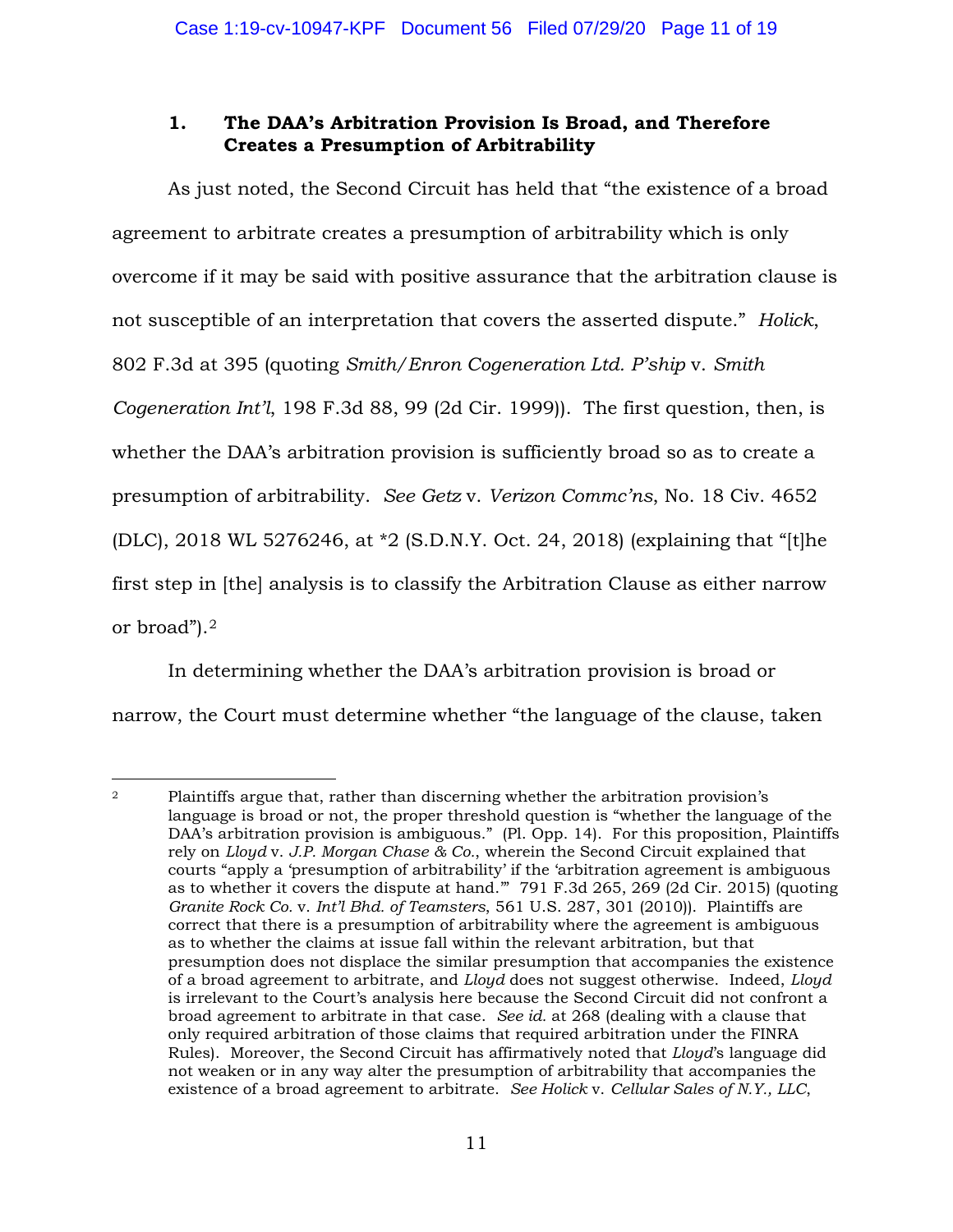### Case 1:19-cv-10947-KPF Document 56 Filed 07/29/20 Page 12 of 19

as a whole, evidences the parties' intent to have arbitration serve as the primary recourse for disputes connected to the agreement containing the clause or if, on the other hand, arbitration was designed to play a more limited role." *Louis Dreyfus Negoce S.A.* v. *Blystad Shipping & Trading Inc.*, 252 F.3d 218, 225 (2d Cir. 2001).

Here, the language of the DAA's arbitration provision is indisputably broad. The DAA states, *inter alia*, that "*any dispute relating in any way* to your account or transactions will be resolved by binding arbitration"; that "*ALL DISPUTES*, EXCEPT AS STATED BELOW, MUST BE RESOLVED BY BINDING ARBITRATION"; that "[c]laims and disputes … about your deposit account, transactions involving your deposit account, safe deposit box, and *any related service* with us are subject to arbitration"; and that "[*a*]*ny* claims or disputes *arising from or relating to* this agreement … are included." (Deck Decl., Ex. C at 26 (emphases added)). The Second Circuit has consistently construed similar language as broad. *See, e.g.*, *Gaul* v. *Chrysler Fin. Servs. Ams. LLC*, 657 F. App'x 16, 17 (2d Cir. 2016) (summary order) (explaining how an arbitration agreement containing language that "any claim or dispute ... which arises out of or relates to [the] Lease or any resulting transaction or relationship arising out of [the] Lease shall" was broad); *Holick*, 802 F.3d at 394 ("[T]he arbitration clause at issue here is broad because it applies to '[a]ll claims, disputes, or

<sup>802</sup> F.3d 391, 395 n.7 (2d Cir. 2015) (noting that the Second Circuit still requires a "positive assurance to rebut the presumption of arbitrability," and characterizing *Lloyd*'s discussion of the presumption as dicta). Therefore, in accordance with Second Circuit precedent, the proper threshold question is whether there exists a broad agreement to arbitrate. Insofar as Plaintiffs suggest otherwise, they are wrong.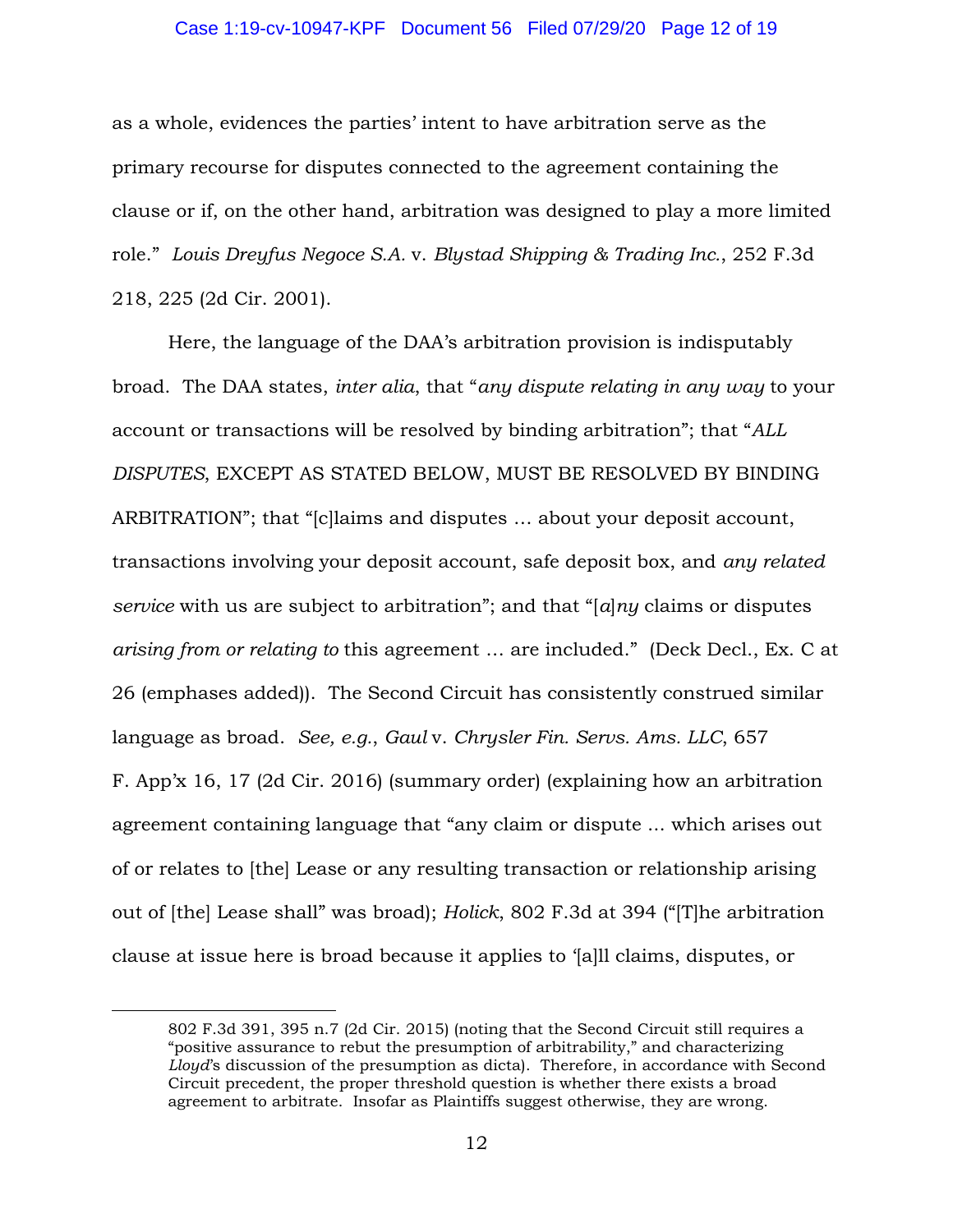controversies arising out of, or in relation to this document or Employee's employment.'"); *see also Getz*, 2018 WL 5276246, at \*2 (finding that a clause covering "any dispute that in any way relates to or arises … from any equipment, products, or services you receive from [Verizon]" was "sufficiently broad to create a strong presumption of arbitrability"). There is therefore little question that the arbitration provisions at issue in the instant motion are sufficiently broad to create a strong presumption of arbitrability.

## **2. The Allegations Underlying the Claims in This Action Touch Matters Covered by the DAA's Arbitration Provision**

The characterization of the language in the DAA's arbitration provision as broad is significant, because it means that even collateral issues — that is, issues "*related to* but not facially covered by the arbitrable subject matter — should be arbitrated." *Ji Dong Cheng* v. *HSBC Bank USA, N.A.*, — F. Supp. 3d —, No. 20 Civ. 1551 (BMC), 2020 WL 3165214, at \*4 (E.D.N.Y. June 15, 2020). However, as the Second Circuit has noted, the FAA's liberal policy in favor of arbitration is limited by the principle that "arbitration is a matter of consent, not coercion." *Holick*, 802 F.3d at 395 (quoting *JLM Indus., Inc.* v. *Stolt-Nielsen SA*, 387 F.3d 163, 171 (2d Cir. 2004)). In construing an arbitration clause, "courts … must give effect to the contractual rights and expectations of the parties. In this endeavor, as with any other contract, the parties' intentions control." *Id.* (quoting *Stolt-Nielsen S.A.* v. *AnimalFeeds Int'l Corp.*, 559 U.S. 662, 682 (2010)). It is therefore a court's responsibility to analyze the factual allegations undergirding a plaintiff's claims. *See id.* "If the allegations underlying the claims touch matters covered by the parties' [ ]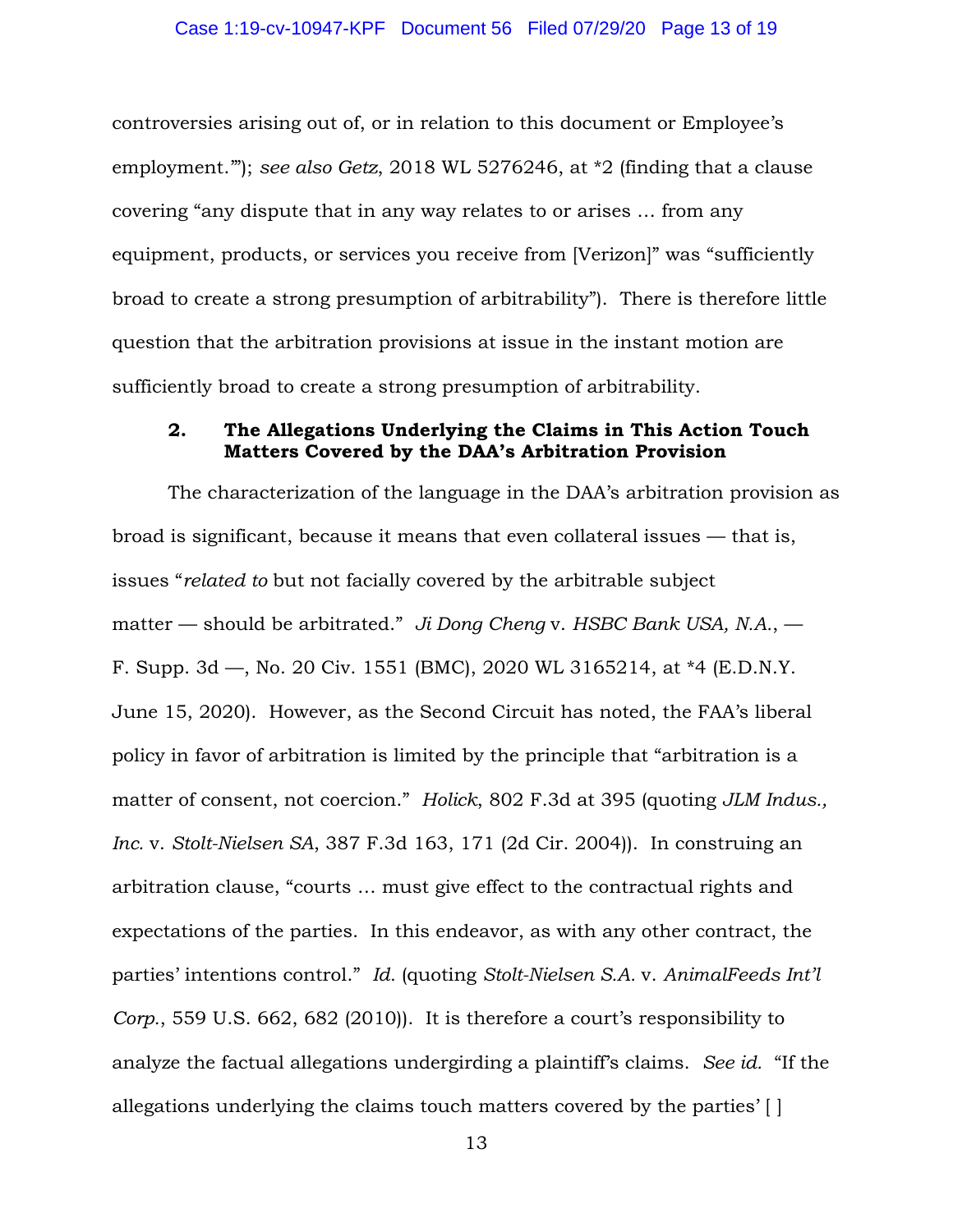#### Case 1:19-cv-10947-KPF Document 56 Filed 07/29/20 Page 14 of 19

agreements, then those claims must be arbitrated, whatever the legal labels attached to them." *Id.* (quoting *Smith/Enron*, 198 F.3d at 99) (internal ellipses omitted).

Turning to Plaintiffs' allegations, it is clear that, at minimum, they touch matters covered by the DAA's arbitration provision. Plaintiffs' claims are based on Defendant's alleged illegal handling of various cashier's checks that each individual purchased from Defendant, using funds from their respective accounts with Defendant. (*See* Compl. ¶¶ 11-12; Villarreal Decl. ¶ 4). Thus, Plaintiffs' claims, regardless of their legal theory, constitute a "claim or dispute[ ] … about [their] deposit account, transactions involving [their] deposit account, … and any related service" (Deck Decl., Ex. C at 26), and fall within the scope of the DAA's arbitration provision. Indeed, as Defendant notes, "[t]his case never arises but for Plaintiffs using their accounts to purchase the cashier's checks central to the dispute." (Def. Reply 5).

Plaintiffs raise a host of objections, none of which is persuasive. For example, Plaintiffs argue that their claims are about Defendant's failure to abide by its obligations under various escheatment laws, not about Defendant's conduct in relation to Plaintiffs' acquisition of the Checks. (*See* Pl. Opp. 16- 17). However, the DAA's arbitration provision does not limit itself to claims challenging the lawfulness of cashier's check transactions; it covers "any dispute relating in any way" to Plaintiffs' accounts or transactions. (Deck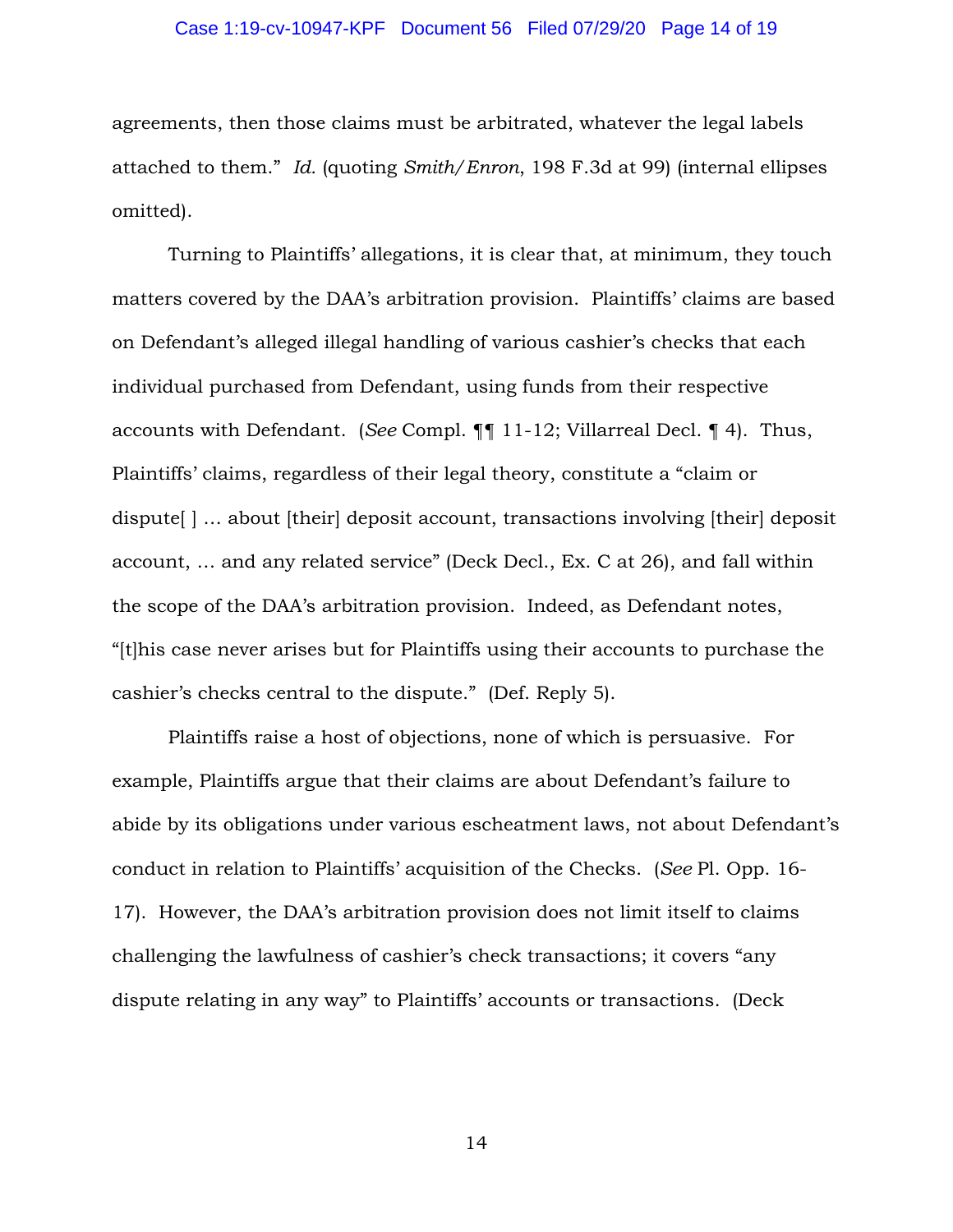Decl., Ex. C at 26.<sup>3</sup> Plaintiffs are thus reading into the DAA a limitation that does not, in fact, exist.

Plaintiffs also attempt to argue that, because cashier's checks are paid out from a bank's own resources, as opposed to from the purchaser's account, the Checks, once purchased, ceased to have any connection with Plaintiffs' respective deposit accounts. (*See* Pl. Opp. 17-19). Thus, the Court understands Plaintiffs to argue, the DAA's arbitration provision cannot cover their escheatment-related claims because there is a temporal and financial disconnect between the Checks and Plaintiffs' deposit accounts with Defendant. (*See id*.). Plaintiffs cite no authority to support this particular proposition. Moreover, Plaintiffs' argument conveniently ignores again the broad nature of the DAA's arbitration provision. The arbitration provision covers any claim or dispute about Plaintiffs' deposit accounts, transactions involving their deposit accounts, and any related service. (*See* Deck Decl., Ex. C at 26; *id.*, Ex. D at 19-20). It is irrelevant that the funds for the Checks would not eventually be drawn from Plaintiffs' deposit accounts; what is important is that Plaintiffs used their respective accounts to purchase the

<sup>3</sup> Plaintiffs rely on *Painter* v. *Turing Pharms., LLC*, No. 17 Civ. 7558 (CBA) (LB), 2019 WL 8163180 (E.D.N.Y. Sept. 27, 2019), but that case is inapposite here. In *Painter*, the court found that a securities fraud claim — based on allegations that the plaintiff's employer induced him to make certain investments — had nothing to do with the employer/employee relationship between the parties, and therefore was not subject to an arbitration clause covering "disputes arising out of or related to the employment relationship." *See id.* at \*6-7. Here, Plaintiffs' claims clearly fall within the DAA's arbitration provision because they originate from Plaintiffs' purchases of cashier's checks using their respective accounts with Defendant. (*See* Compl. ¶¶ 11-12; Villarreal Decl. ¶ 4).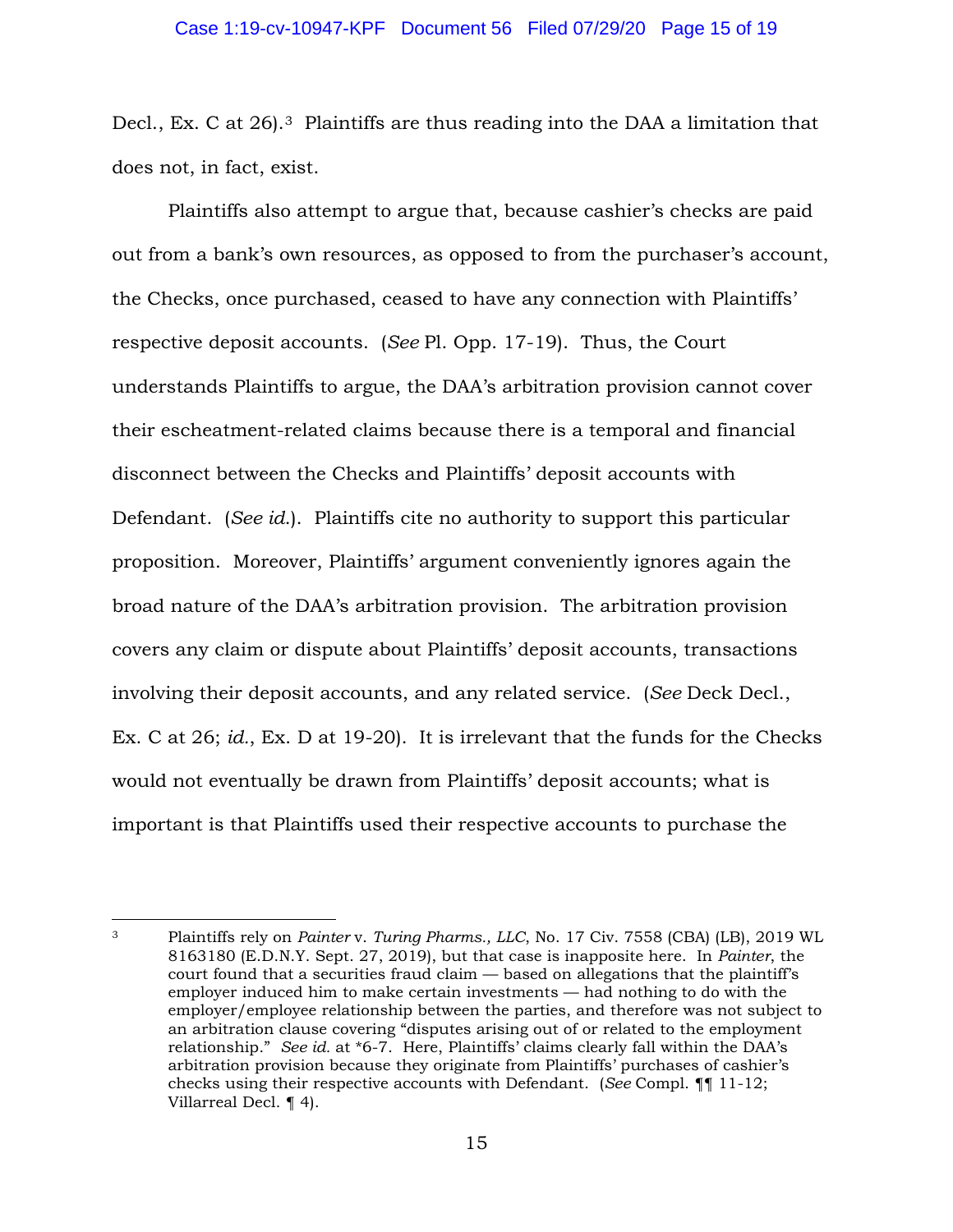### Case 1:19-cv-10947-KPF Document 56 Filed 07/29/20 Page 16 of 19

Checks. Thus, claims relating to those Checks fall within the scope of the arbitration provision.

Moving beyond the language of the DAA at issue, Plaintiffs assert that courts, in their analyses of the scope of arbitration agreements, consider whether the dispute at issue was foreseeable at the time of contracting. (*See*  Pl. Opp. 20-21). For this assertion, Plaintiffs rely on four cases, only one of which comes from the Second Circuit and therefore can stand as binding authority. (*See id*.). However, that case — *Leadertex, Inc.* v. *Morganton Dyeing & Finishing Corp.*, 67 F.3d 20 (2d Cir. 1995) — does not stand for the proposition that a claim must have been foreseeable at the time of forming the arbitration agreement. Instead, the case stands for the unremarkable proposition that "[a]s with any contractual matter," a court's primary obligation in determining the scope of an arbitration provision is to "enforce the parties' reasonable expectations." *See id.* at 28-29.

Even if the Court were to conflate the concepts of contracting expectations and foreseeability, *Leadertex* is still inapposite. In that case, the defendant allegedly defamed the plaintiff by stating that the plaintiff was, *inter alia*, dishonest, in the practice of selling defective goods, and guilty of an attempt to defraud a third party. *See Leadertex*, 67 F.3d at 28. The Second Circuit held that the plaintiff's defamation claims, arising from those statements, were so attenuated from the parties' contract to provide dyeing and warehousing services that the parties could not have reasonably expected for the arbitration clause in their contract — which covered "[a]ny controversy or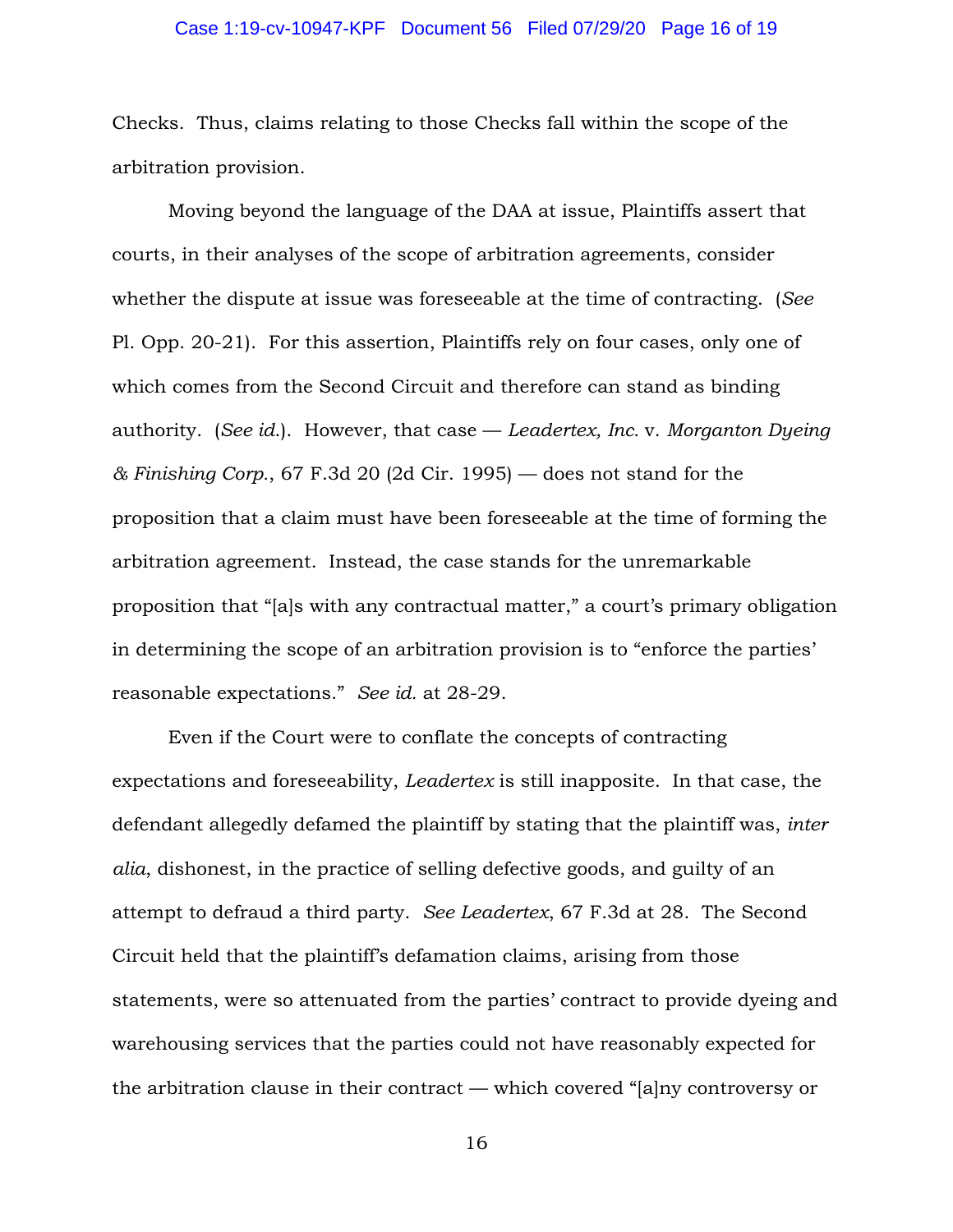### Case 1:19-cv-10947-KPF Document 56 Filed 07/29/20 Page 17 of 19

claim arising under or in relation to" the contract — to have covered such claims. *See id*. at 27, 28-29. The *Leadertex* Court's holding rested, in part, on the fact that the defamatory statements did not in any way relate to the contract between the parties or any of the services provided under that contract. *See id.* at 28-29. Here there is no such attenuation between the claims at issue and the DAA. Plaintiffs' escheatment-related claims necessarily derive from Plaintiffs' purchases of the Checks using their accounts with Defendant, and both parties could have reasonably expected that a dispute relating to those Checks would fall within the DAA's arbitration provision.

Finally, Plaintiffs argue that the arbitration provision cannot cover this dispute because the dispute could have arisen even if Plaintiffs had not held deposit accounts with Defendant. (*See* Pl. Opp. 22). Similarly to their previous challenge, Plaintiffs cite to no cases that have any precedential value to this Court. (*See id.* (citing to cases from the Fifth Circuit, the Ninth Circuit, the Eleventh Circuit, and the Eastern District of New York)). And indeed, even assuming that the circuit cases to which Plaintiffs cite establish such a test for arbitrability, the Second Circuit has established no such test.4 This is

<sup>&</sup>lt;sup>4</sup> The Court also does not believe that these circuit cases uniformly establish such a test. *United States ex rel. Welch* v. *My Left Foot Children's Therapy, LLC*, 871 F.3d 791, 799 (9th Cir. 2017), and *Jones* v. *Halliburton Co.*, 583 F.2d 228, 240 (5th Cir. 2009), do discuss the significance that a third party who had not entered into the underlying agreement would have been able to bring the same claims against the defendant, but both cases deal with the specific issue of how directly related *qui tam* False Claims Act ("FCA") claims and sexual assault claims, respectively, were to the plaintiff's status as an employee. *Telecom Italia, SpA* v. *Wholesale Telecom Corp.*, 248 F.3d 1109, 1116 (11th Cir. 2001), on the other hand, focuses on whether "[d]isputes … are … related — with at least some directness — to performance of duties specified by the [underlying] contract." Insofar as any of the above three cases discusses the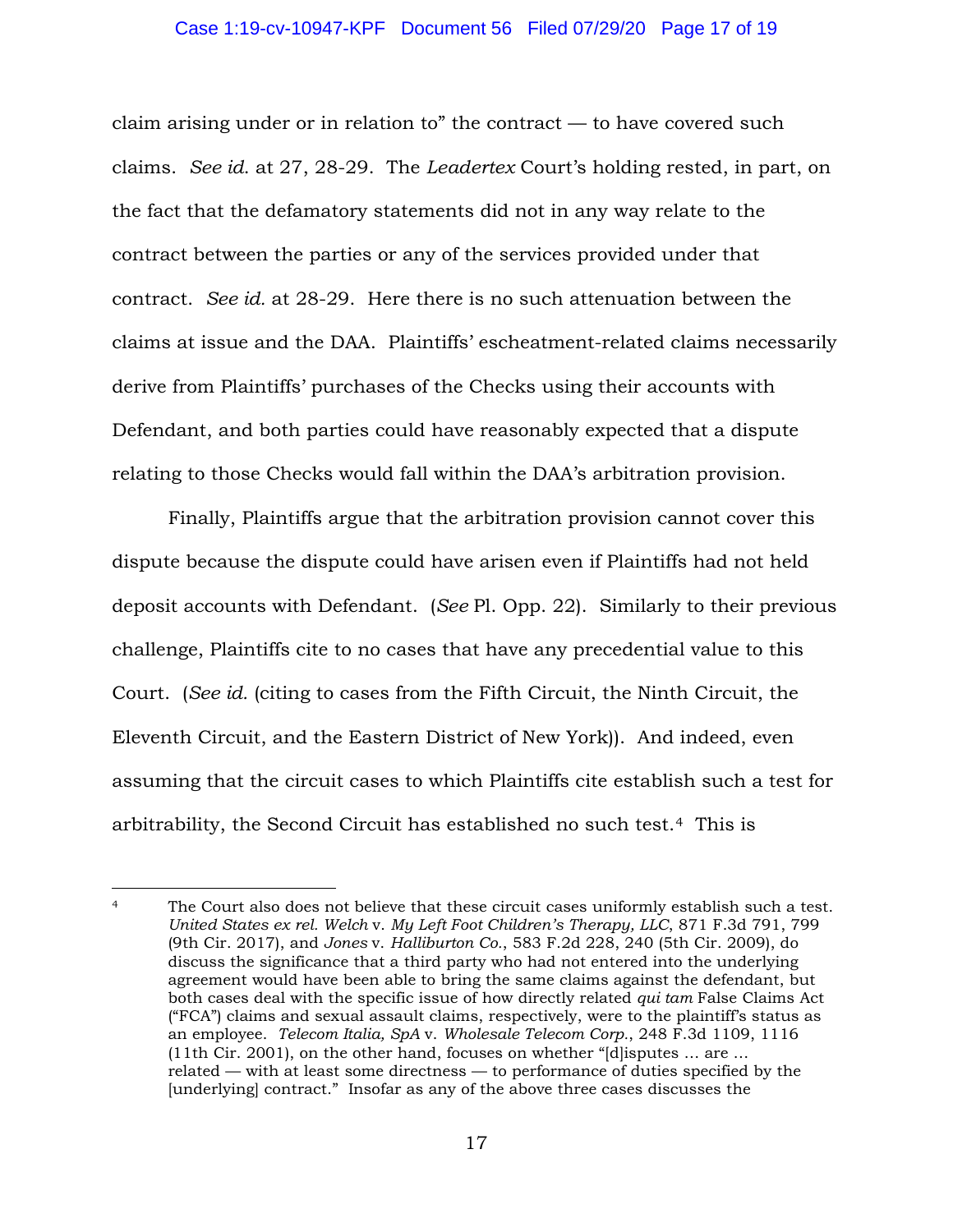### Case 1:19-cv-10947-KPF Document 56 Filed 07/29/20 Page 18 of 19

therefore not enough to create "a positive assurance" that the DAA's arbitration provision "is not susceptible of an interpretation that covers the asserted dispute," *Holick*, 802 F.3d at 395, and the presumption in favor of arbitrability remains in force.

In sum, Plaintiffs and Defendant are parties to a contract that includes a broad arbitration agreement. (*See generally* Deck Decl., Ex. C, D). Specifically, that broad agreement covers all claims and disputes about Plaintiffs' deposit accounts, transactions involving their deposit accounts, and any related services with Defendant. (*See id.* at 26). The existence of that broad agreement "creates a presumption of arbitrability which is only overcome if it may be said with positive assurance that the arbitration clause is not susceptible of an interpretation that covers the asserted dispute." *Holick*, 802 F.3d at 395 (quoting *Smith/Enron*, 198 F.3d at 99). Despite Plaintiffs' best efforts to separate their claims from the DAA, they have failed to provide positive assurance that the DAA's arbitration provision does not cover a dispute arising from the mishandling of Checks purchased via Plaintiffs' respective deposit accounts. Moreover, even if Plaintiffs' claims were not directly covered by the DAA's arbitration provision — and the broad language of the agreement indicates that they likely are — even collateral issues should be arbitrated where there is a broad agreement. *See Ji Dong Cheng*, 2020 WL 3165214, at \*4. Accordingly, Dill's and Appleby's claims must be submitted to arbitration

significance of a third party being able to bring similar claims, the Court reads that discussion as an analytical shorthand for establishing directness, as opposed to a clear test rooted in the holding of those cases.